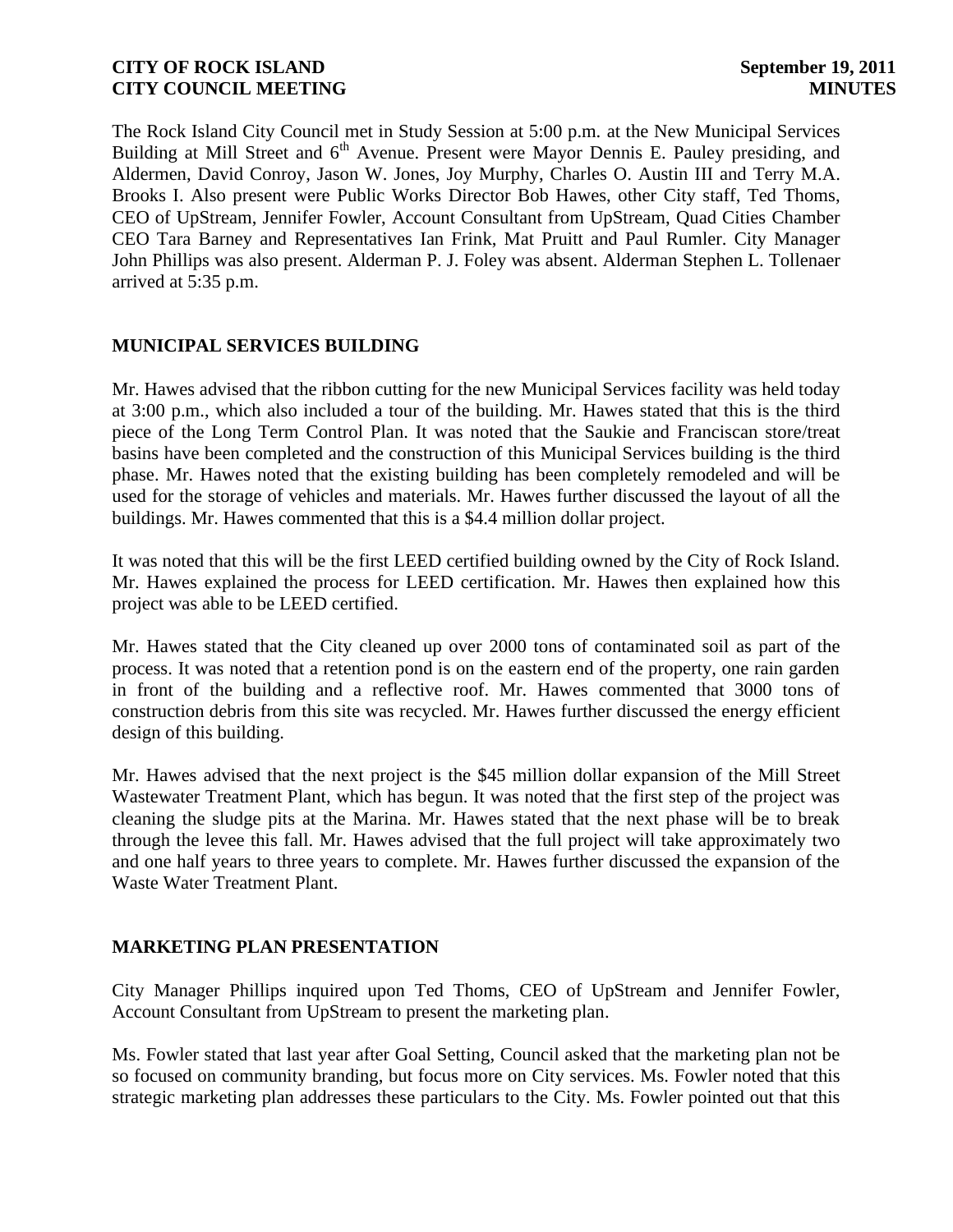is a two year marketing plan with seven goals. Ms. Fowler then discussed the tactics and strategies for each outlined goal. It was noted that all goals were determined by department managers. Ms. Fowler stated that if Council were to approve this plan at an upcoming Council meeting, it would then be taken back to the departments to determine who would be responsible for each strategy. Ms. Fowler added that this would be worked into the regular process of work for all departments.

Ms. Fowler discussed the first goal, which was to increase external City-wide communications by July 31, 2012. Various strategies needed to accomplish this first goal included; improving Channel 9 programming; increasing the use of videos on the City website; develop opportunities for individuals to sign up for eNews; improve cross promotional opportunities at City facilities toward current customers; increase on line payments of City bills; and recruit marketing interns. Ms. Fowler commented that this goal is more of an overall City goal.

The second goal Ms. Fowler discussed included increasing new investments by \$20 million dollars and 200 new or retained jobs. Ms. Fowler advised that this is a Community and Economic Development goal. Ms. Fowler discussed various tactics and strategies for this goal, some of which included using research to determine which target markets should be pursued for new businesses, which would determine target markets for a new business; creating messaging focused on selling the benefits of doing business in Rock Island, including appropriate research, which would determine the development of messaging for business efforts including recruiting new businesses and encouraging business expansions; and developing regular communications with existing businesses.

Mr. Thoms discussed targeted markets as it related to looking at the assets that the City has both from programs available and real estate, and what assets would be the most attractive for those businesses.

It was noted that the goal of increasing subscriptions to the Water Sewer Repair Program by 12% and Sewer Lateral Repair Program by 22% came out of the Public Works Department. Ms. Fowler discussed several of the strategies related to this goal, which included; determining the return on investment on every new customer for each service; adding online forms for service signups; and determining a campaign to solicit subscriptions and develop a timeline for implementation.

Ms. Fowler also discussed four goals outlined for the Parks and Recreation Department, which included; increasing an average of six paid rounds of golf per playable day (defined as no rain, under 90 degrees from April  $1<sup>st</sup>$  to October 31<sup>st</sup>) at Highland Springs; increasing an average of 36 paid admissions per swimmable day (defined as no rain) at Whitewater Junction; increasing net revenue at RIFAC by 3%; and develop efforts to coordinate Parks and Recreation marketing by February 2012. Various strategies discussed for the goals included; conducting market research on current Highland Springs golfers; include Highland Springs in Parks and Recreation's annual advertising and communications plan; develop marketing program targeted to moms with small children for Whitewater Junction; work with staff to develop promotions targeted at schools for Whitewater Junction; conduct market research on membership at RIFAC; develop membership retention program for RIFAC; develop new media opportunities to promote Parks and Recreation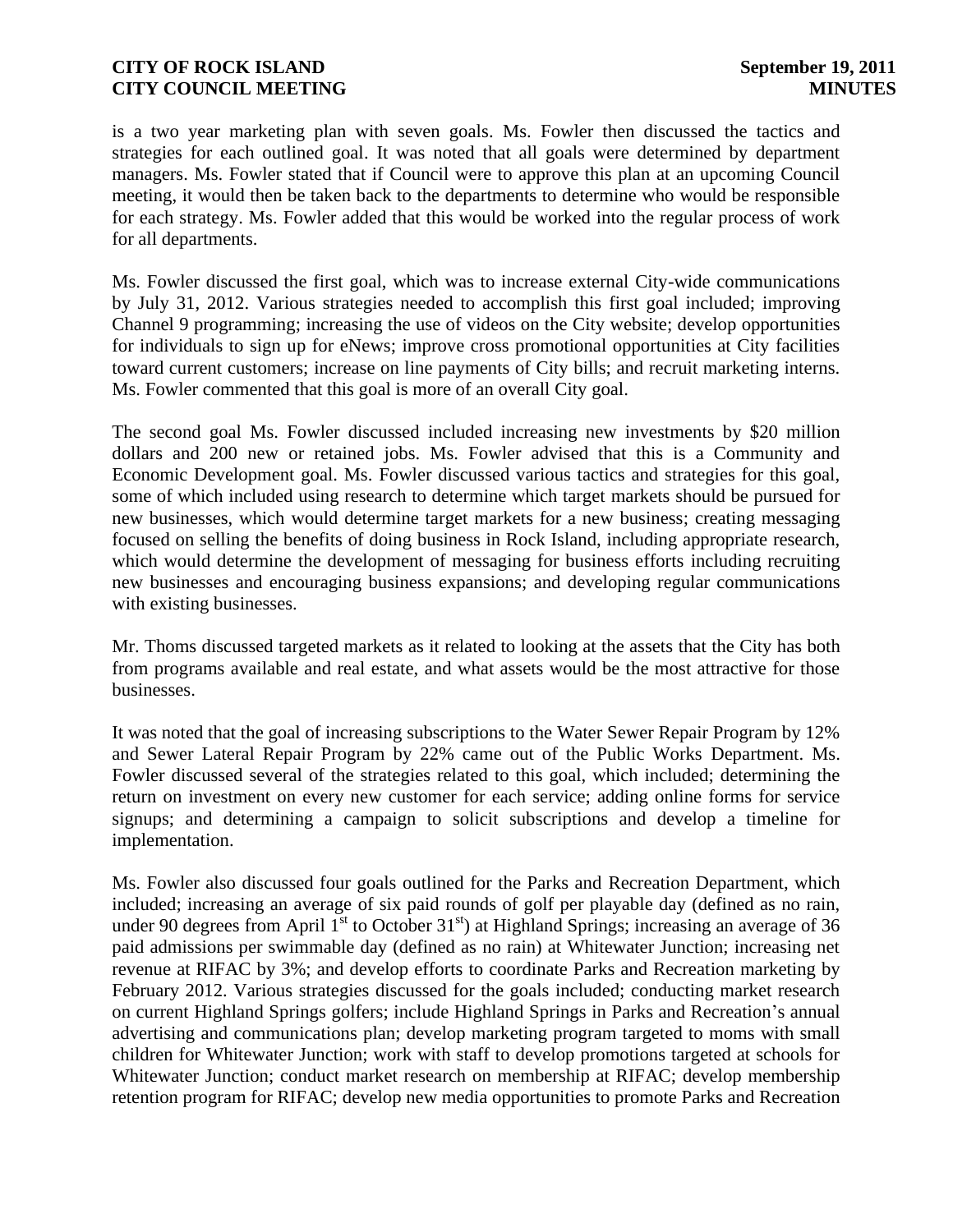Services; and review profit margins to determine which products and services provide the biggest return on investment for Parks and Recreation.

Ms. Fowler discussed several additional marketing goals for consideration, which included; developing a sponsorship program for special events throughout the City to increase revenue; increase slip sales at Sunset Marina; and increase group and event utilization at Schwiebert Riverfront Park.

Council discussed the Marketing Plan Presentation.

# **QUAD CITIES CHAMBER PRESENTATION**

Mr. Ian Frink, Vice Chair of Quad Cities First stated that Quad Cities First has been good for the community. It was noted that Quad Cities First is sending one distinct message in its approach to marketing. Mr. Frink advised that now, there is an additional \$800,000.00 per year to use towards economic development. It was noted that 77 companies have contributed at least \$10,000.00 per year for economic development. Mr. Frink indicated that the private sector likes the new model better. It is more efficient, and everything is merged and streamlined. It was noted that they have a representative on the road 50% of the time. Mr. Frink indicated that they are proactively promoting the Quad Cities.

Tara Barney, CEO of the Quad Cities Chamber advised that they have a great public-private partnership and great governance. Ms. Barney indicated that the Chamber focuses its efforts on growing the Quad Cities region as a whole. Ms. Barney stated that the Chamber works in three areas, which include; working with existing businesses to help them expand; working actively in business creation; and Quad Cities First.

Mr. Mat Pruitt, Vice Chair of Regional Business Development stated that he runs a program called Business Connections, which is a detailed process of understanding the business and how the business affects the local economy. Mr. Pruitt commented that since last year, 14 businesses were visited in Rock Island. It was noted that five of the companies plan to expand. Mr. Pruitt added that this is where the City comes in and can help the business plan for expansion. It was noted that these five companies had \$60 million dollars projected in new investment in the next three years with the creation of 66 new jobs.

Mr. Pruitt discussed properties as it related to working with the City to understand what types of properties are the best and how they line up with key targeted industries. Mr. Pruitt advised that Rock Island has the most buildings and sites on LOIS. Mr. Pruitt explained that LOIS is a searchable data base where people can look for real estate. It was noted that 202 businesses in Rock Island are members with the Quad Cities Chamber.

Ms. Barney discussed the retail component as it related to the real estate market. Ms. Barney advised that the Chamber works with every business whether or not it is in the targeted industry. Ms. Barney commented that the advantage of the merged organization is that they can address any growth opportunity that comes along.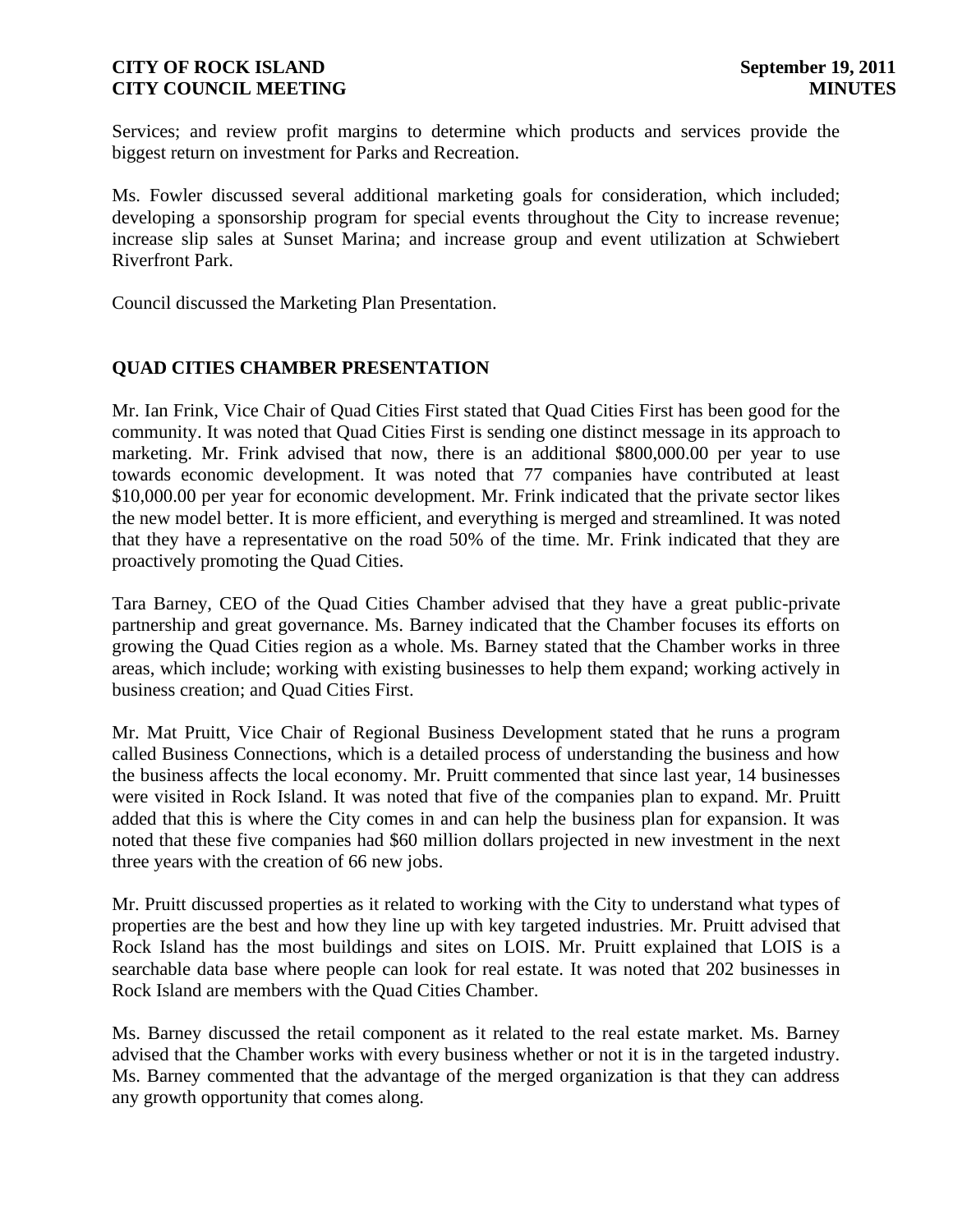Mr. Paul Rumler, Executive Vice President of the Chamber discussed the lack of housing development in the Illinois Quad Cities and how the Chamber can help to market that component to stimulate growth.

Ms. Barney discussed marketing techniques as it related to the strengths and weaknesses of the region. Ms. Barney also discussed generating leads as it related to showing properties and identifying the City's strengths for the opportunity to locate more business activity.

Council asked questions and discussed the presentation.

It was noted that the topics of Old Lincoln School and commercial vehicles parking in residential neighborhoods were not discussed.

### **ADJOURNMENT**

A motion made by Alderman Conroy and seconded by Alderman Brooks to adjourn the meeting carried by the following Aye and No vote. Those voting Aye being Alderman Conroy, Alderman Tollenaer, Alderman Jones, Alderwoman Murphy, Alderman Austin and Alderman Brooks; those voting No, none.

The meeting was adjourned at 6:38 p. m.

\_\_\_\_\_\_\_\_\_\_\_\_\_\_\_\_\_\_\_\_\_\_\_\_\_\_\_\_\_\_ Aleisha L. Patchin, City Clerk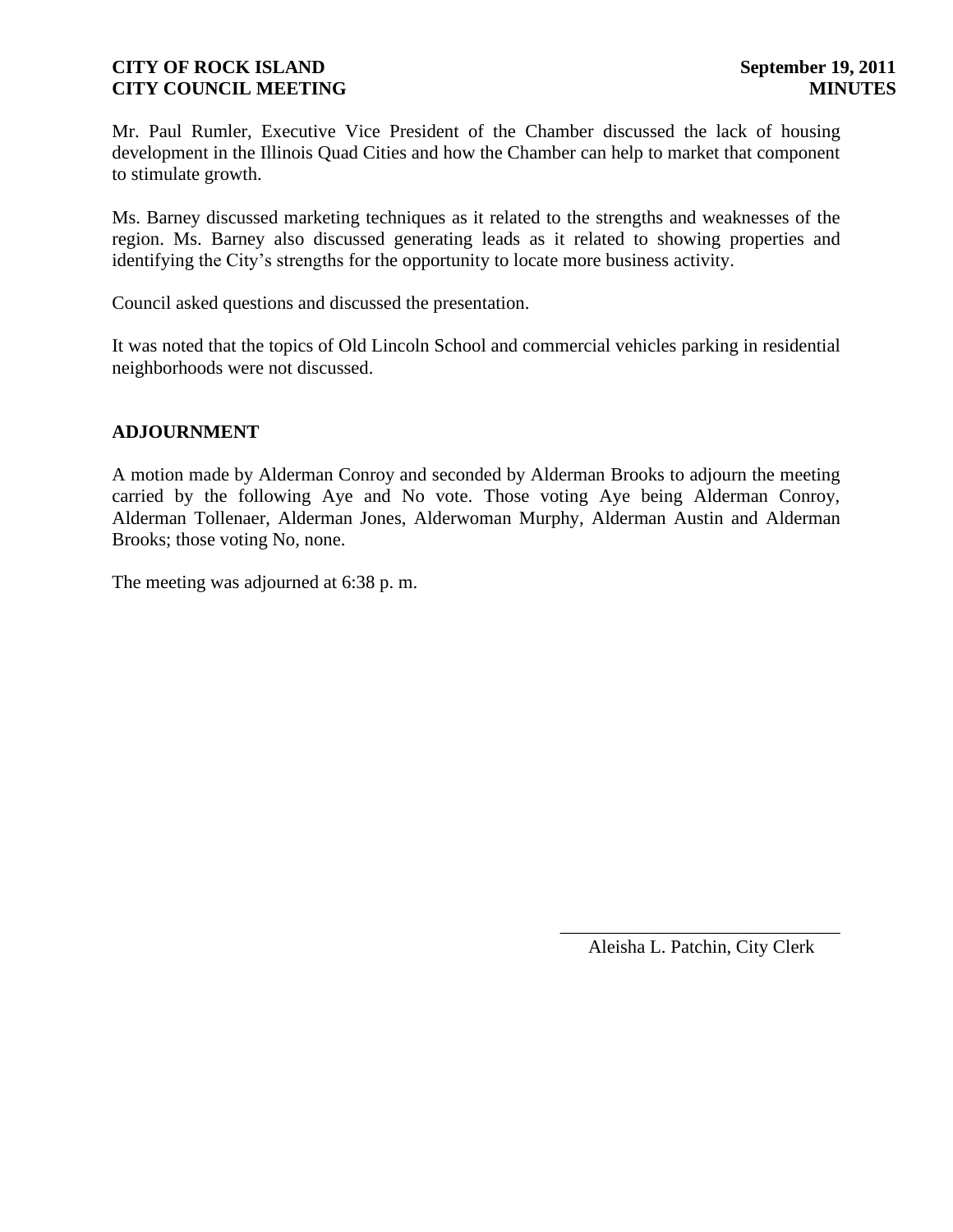Rock Island City Council met in regular session at 6:45 p.m. in Council Chambers of Rock Island City Hall. Present were Mayor Dennis E. Pauley presiding, and Aldermen David Conroy, P. J. Foley, Stephen L. Tollenaer, Jason W. Jones, Joy Murphy, Charles O. Austin III and Terry M.A. Brooks I. Also present was City Manager John Phillips.

#### **Introductory Proceedings**

Mayor Pauley called the meeting to order and led in the Pledge of Allegiance. Alderwoman Murphy gave the Invocation.

### Agenda Item #5 **Minutes of the Meeting of September 12, 2011.**

A motion was made by Alderman Austin and seconded by Alderman Jones to approve the Minutes of the Meeting of September 12, 2011. The motion carried by the following Aye and No vote; those voting Aye being, Alderman Conroy, Alderman Foley, Alderman Tollenaer, Alderman Jones, Alderwoman Murphy, Alderman Austin and Alderman Brooks; those voting No, none.

### Agenda Item #6 **Update Rock Island by Mayor Pauley.**

Mayor Pauley advised that this Friday and Saturday, the City Council will hold their annual Goal Setting session. Mayor Pauley added that all of the Council members will be there along with City Manager Phillips and new City Manager Thomas E. Thomas. Mayor Pauley advised that at the Goal Setting session, Council sets priorities for the next year and determines what Council's top 10 goals are for the next year as well as management's top 10 priorities.

Mayor Pauley indicated that Council discusses what has been accomplished this past year and what needs to be accomplished for the future. Mayor Pauley added that this discussion sets the Council's directions and goals and set the priorities for all of the staff so they know what items they should be working on for the next year.

Mayor Pauley invited the public to attend a Coffee & Conversations event on Saturday, September 24, 2011 from 9:00 a.m. to 11:00 a.m. at Hy-Vee, 2930  $18<sup>th</sup>$  Avenue, Rock Island. It was noted that the Mayor is hosting this event to give citizens a chance to voice their concerns or just ask a question.

Mayor Pauley advised that the City of Rock Island officially opened the new Street Garage located at 100 Sixth Avenue today at 3:00 p.m. Mayor Pauley indicated that the \$4.4 million dollar street garage will be the first LEED certified City-owned building (pending certification). It is located on a former Brownfield site and over 2,000 tons of contaminated soil was cleaned up as part of the project.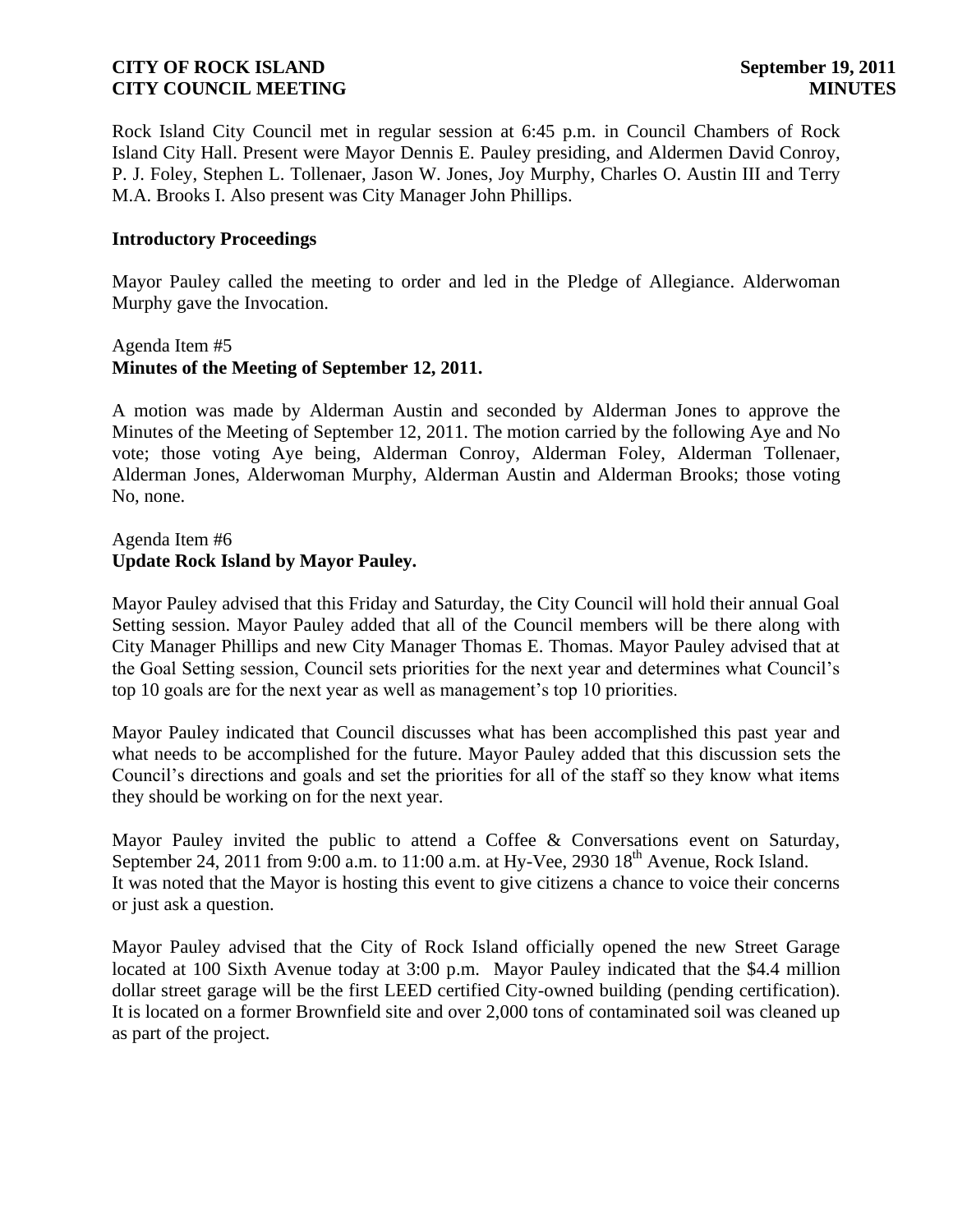Mayor Pauley added that one of the first steps in the City's Long Term Control Plan is to build a new street garage in order to make room for a new Wastewater Treatment Plant, which will be located on the old street garage site.

Mayor Pauley stated that the public is invited to an open house celebrating the  $100<sup>th</sup>$  anniversary of the Hauberg Civic Center on Saturday, September 24<sup>th</sup> from 10:00 a.m. to 2:00 p.m.

Mayor Pauley stated that 15<sup>th</sup> Street will be closed between  $6<sup>th</sup>$  and  $7<sup>th</sup>$  Avenue to make improvements to the City's water distribution and sewage collection systems. The work will improve firefighting capacity and reduce long-term maintenance costs. It was noted that detours were set up today. Please follow all posted detours. It is estimated that this road will reopen by November  $30<sup>th</sup>$ .

Mayor Pauley indicated that the 18<sup>th</sup> Annual Quad City Hero Awards Banquet will be held at 6:00 p.m., Thursday, October  $6<sup>th</sup>$  at the Milan Community Center. It was noted that this is the Community Caring Conference's major fundraiser and is supported by local police, civic leaders, businesses and community members. Mayor Pauley stated that funds from the event support the free services and programs that the CCC offers to those in the community. It was noted that tickets are \$20.00 per person in advance, \$25.00 at the door, and tables of 8 are \$160.00. For more information, please call (309) 786-0345.

### Agenda Item #7

# **Proclamation declaring the week of September 18 through September 24, 2011 as Dollar Wise Week.**

Mayor Pauley read the Proclamation. Ms. Lisa Lockheart accepted the Proclamation. Ms. Lockheart thanked the Mayor and Council for the Proclamation and for the City of Rock Island's continuing support in the area of financial literacy.

#### Agenda Item #8

### **Proclamation declaring September 30, 2011 as City Manager John Phillips Day.**

Mayor Pauley read the Proclamation. City Manager Phillips accepted the Proclamation. Mr. Phillips thanked the Mayor and City Council for the Proclamation. Mayor Pauley thanked Mr. Phillips for all of his superb work over the years and wished Mr. Phillips the best of luck.

### Agenda Item #9

# **Proclamation declaring Saturday, October 1, 2011 as National Alliance on Mental Illness Day.**

Mayor Pauley read the Proclamation. Ametra Carrol accepted that Proclamation. Ms. Carrol thanked Mayor Pauley and Council for the Proclamation.

Ms. Carrol stated that the NAMI, which is the National Alliance on Mental Illness is the largest educational support and advocacy organization that serves the needs of all those whose lives have been touched by these illnesses. Ms. Carrol discussed the stigma she had in the past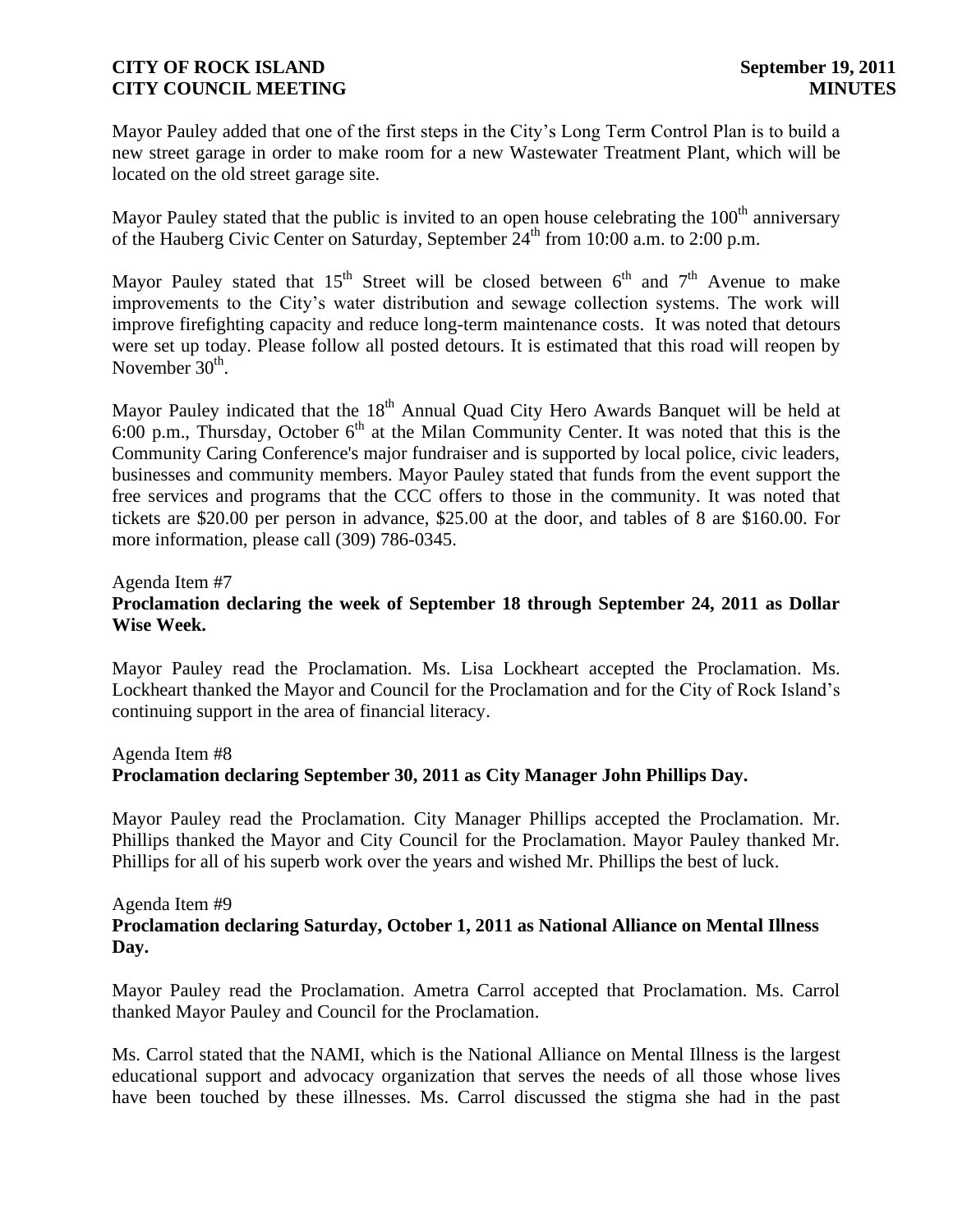regarding mental illness and how it affects families. Ms. Carrol stated that the NAMI Walk will be held on Saturday, October 1, 2011 at Schwiebert Riverfront Park. Ms. Carrol invited everyone to the NAMI Walk.

#### Agenda Item #10

**Public Hearing on a on a request from Gary Freeman, owner of Bent River Brewery, LLC doing business as Bent River Brewery for a waiver of the signature requirement to secure a liquor license at 512 24th Street and the adjacent property of 2324 5th Avenue.** 

Mayor Pauley closed the regular meeting and opened a Public Hearing at 7:04 p.m. on a request from Gary Freeman, owner of Bent River Brewery, LLC doing business as Bent River Brewery for a waiver of the signature requirement to secure a liquor license at  $512\;24<sup>th</sup>$  Street and the adjacent property of  $2324.5^{\text{th}}$  Avenue.

Mayor Pauley advised that a document was received today in regards to one property that needed a signature (Kooshtard Properties). It was noted that the signature was obtained. Mayor Pauley indicated that there are only two properties left, which are owned by the City of Rock Island.

Mr. Joel Krogman of 3825 Archer Drive, East Moline, Illinois stepped forward. Mayor Pauley swore in Mr. Krogman.

Mr. Krogman stated that they bought Bent River Brewery in Moline about three years ago. Mr. Krogman advised that the business has exceeded capacity and they are ready to grow. Mr. Krogman added that they have found a great location in Rock Island; the opportunity is there and they are ready to move forward.

Alderman Austin inquired as to what operations will work out of the Rock Island address.

Mr. Krogman stated that because the business is short on capacity, the main focus will be wholesale distribution (bottling and kegging). Mr. Krogman indicated that the building has so much more to offer; there is a retail opportunity. It was noted there will be a tasting room and also a drive through coffee shop.

Alderman Foley inquired as to how many employees the business would have.

Mr. Krogman stated that to start, there would be 12 to 15 employees and with the projected growth in the next five years, possibly 25 to 30 employees.

Mayor Pauley inquired as to whether there was anyone that wished to speak in favor of the waiver of the signature requirement for a liquor license at  $512 \, 24^{\text{th}}$  Street and the adjacent property of  $2324.5<sup>th</sup>$  Avenue. No one stepped forward.

Mayor Pauley then inquired as to whether there was anyone who wished to speak in opposition to the waiver of the signature requirement for a liquor license at  $512.24<sup>th</sup>$  Street and the adjacent property of 2324  $5<sup>th</sup>$  Avenue. No one stepped forward.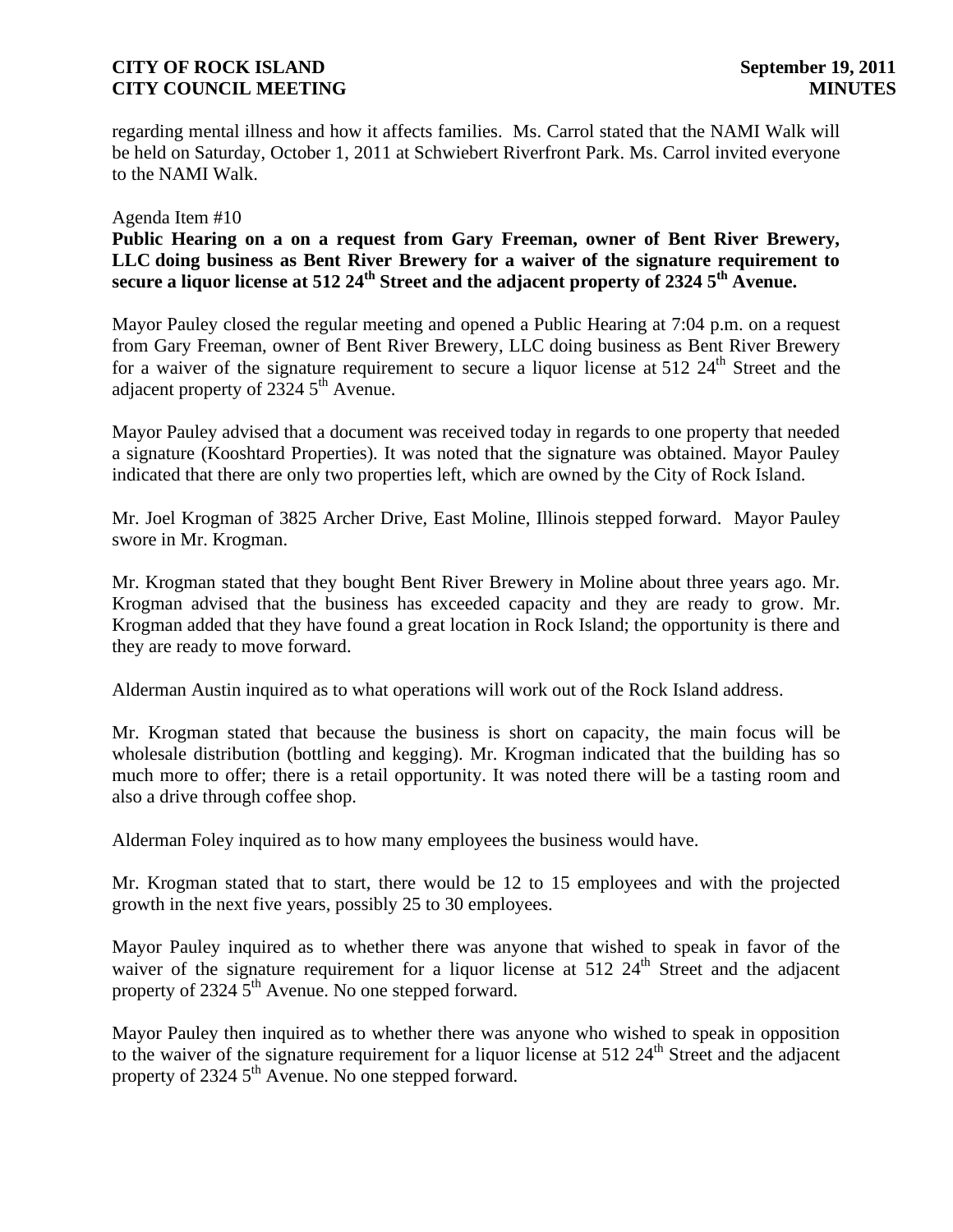with no other persons present to speak in favor of or in opposition to the waiver of the signature requirement for a liquor license at  $512.24<sup>th</sup>$  Street and the adjacent property of 2324  $5<sup>th</sup>$  Avenue. Mayor Pauley closed the Public Hearing and reconvened the regular meeting at 7:08 p.m.

It was moved by Alderman Jones and seconded by Alderman Foley to recommend to the Mayor/Liquor Commissioner to waive the signature requirement as requested and approve the liquor license. The motion carried by the following Aye and No vote; those voting Aye being, Alderman Conroy, Alderman Foley, Alderman Tollenaer, Alderman Jones, Alderwoman Murphy, Alderman Austin and Alderman Brooks; those voting No, none.

At this time, Alderman Brooks moved and Alderman Conroy seconded to move Agenda Item #23 up on the list as the next Agenda Item. The motion carried by the following Aye and No vote: those voting Aye being Alderman Conroy, Alderman Foley, Alderman Tollenaer, Alderman Jones, Alderwoman Murphy, Alderman Austin and Alderman Brooks; those voting No, none.

### Agenda Item #23

**Report from the Community and Economic Development Department regarding the stabilization of Old Lincoln School, recommending implementing SGGM's recommendations of items one (1) through six (6) as stated in the report. (***A Motion remained on the floor -* **Alderman Jones moved and Alderman Conroy seconded to approve the implementation of items one (1) through six (6) as stated in the report.)**

### **Note: Agenda Item #23 was deferred from the August 22, 2011 Council meeting.**

Discussion followed. Alderman Conroy inquired to Chief Building Official Tom Ayers as to whether it would be a good idea to put a tarp on the roof of the building whether or not the City decides to keep the building or demolish it. Alderman Conroy had concerns in regards to safety.

Mr. Ayers responded yes. Mr. Ayers advised that some structural deterioration is ongoing and has accelerated over this past winter. Mr. Ayers added that it would have an adverse impact on demolition activities whether Council makes the decision to shell the building out or to remove the building. Mr. Ayers advised that it would be a good idea to cover the roof of the building with a heavy duty manufactured tarp for safety of future workers.

Mr. Ayers discussed possible demolition work as it related to asbestos removal. Council and Mr. Ayers discussed demolition as it related to salvage type demolition concerning cost.

Alderman Austin inquired upon Planning and Redevelopment Administrator Alan Carmen as to what the planning process would be for the Arsenal Gateway Corridor.

Mr. Carmen discussed the planning process for the Arsenal Gateway Corridor and the Central Neighborhood area as it related to the Old Lincoln School area.

Alderman Jones and Mr. Carmen disused benefits as it related to preservation.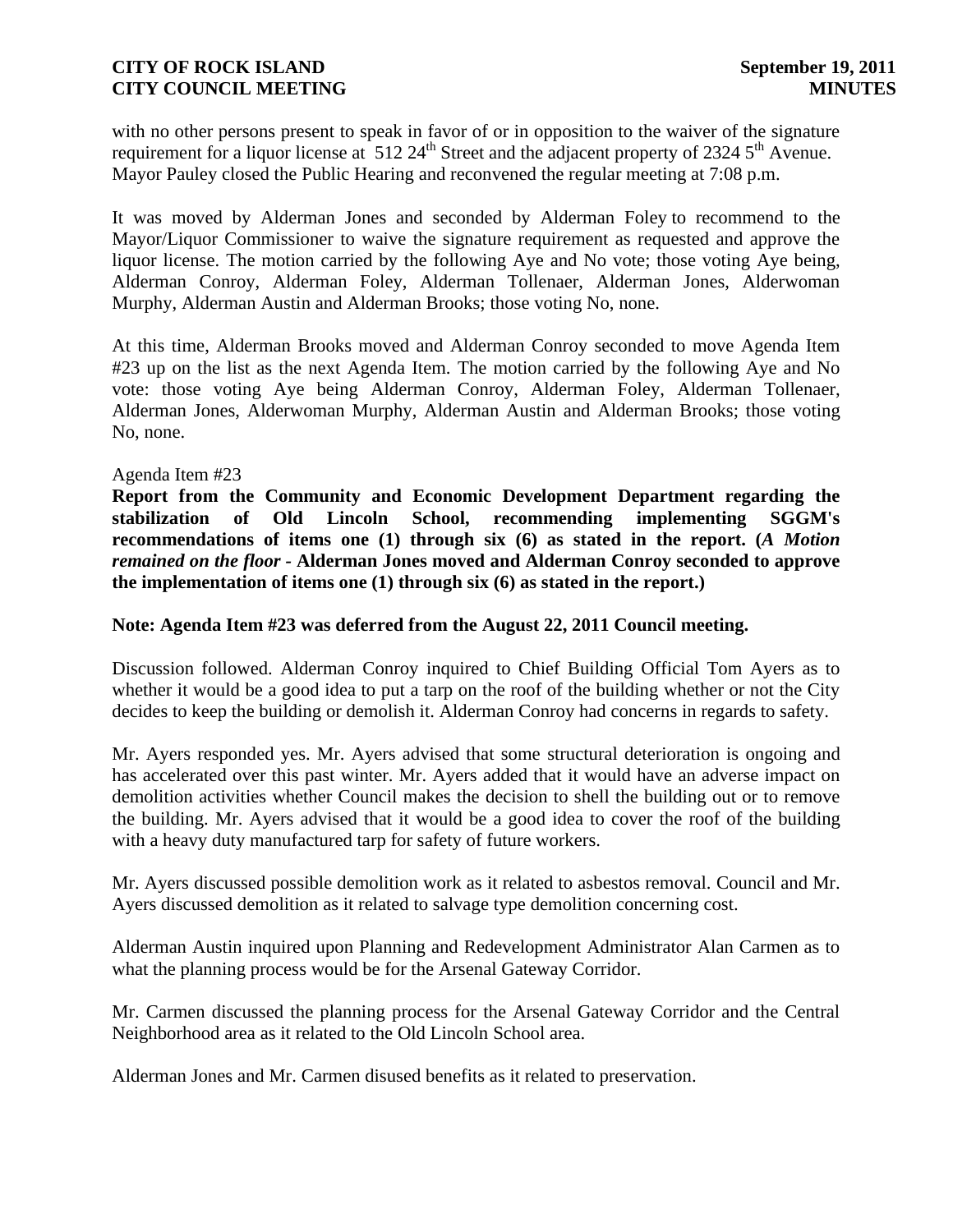City Attorney Ted Kutsunis discussed compliance as it related to Old Lincoln School and code enforcement.

Council further discussed salvage demolition as it related to one means of helping to defray demolition costs, and whether or not it would be a good idea to keep the structure or remove the structure.

Alderman Jones advised that he would be voting in favor of keeping Old Lincoln School.

At this time, Alderman Conroy withdrew his second to the original motion.

Mayor Pauley stated that there is now a motion by Alderman Jones to approve the implementation of items one (1) through six (6) as stated in the report. Mayor Pauley inquired if there was anyone to second the motion. With no one coming forward to second the motion, the motion failed.

Alderman Brooks then moved to direct City staff to solicit bids for demolishment of Old Lincoln School on July 1, 2012. Alderman Brooks further moved that any proposals for the redevelopment of the property are received prior to July 1, 2012 and that they be reviewed by staff and forwarded to the City Council for consideration. Alderman Conroy seconded.

More discussion followed regarding the motion and whether or not to save or demolish Old Lincoln School as it related to cost.

After discussion, the motion carried by the following Aye and No vote; those voting Aye being, Alderman Conroy, Alderman Foley, Alderman Tollenaer, Alderwoman Murphy, Alderman Austin and Alderman Brooks; those voting No, Alderman Jones.

Alderman Conroy then moved to spend up to \$15,000.00 to stabilize the roof for safety purposes, Alderman Brooks seconded. The motion carried by the following Aye and No vote: those voting Aye being Alderman Conroy, Alderman Jones, Alderwoman Murphy, Alderman Austin; those voting No, Alderman Foley, Alderman Tollenaer and Alderman Brooks.

# Agenda Item #11 **A Special Ordinance granting a Special Use Permit at 1202 21st Street.**

Alderman Austin moved and Alderwoman Murphy seconded to consider, suspend the rules and pass the ordinance. The motion carried by the following Aye and No vote: those voting Aye being Alderman Conroy, Alderman Foley, Alderman Tollenaer, Alderman Jones, Alderwoman Murphy, Alderman Austin and Alderman Brooks; those voting No, none.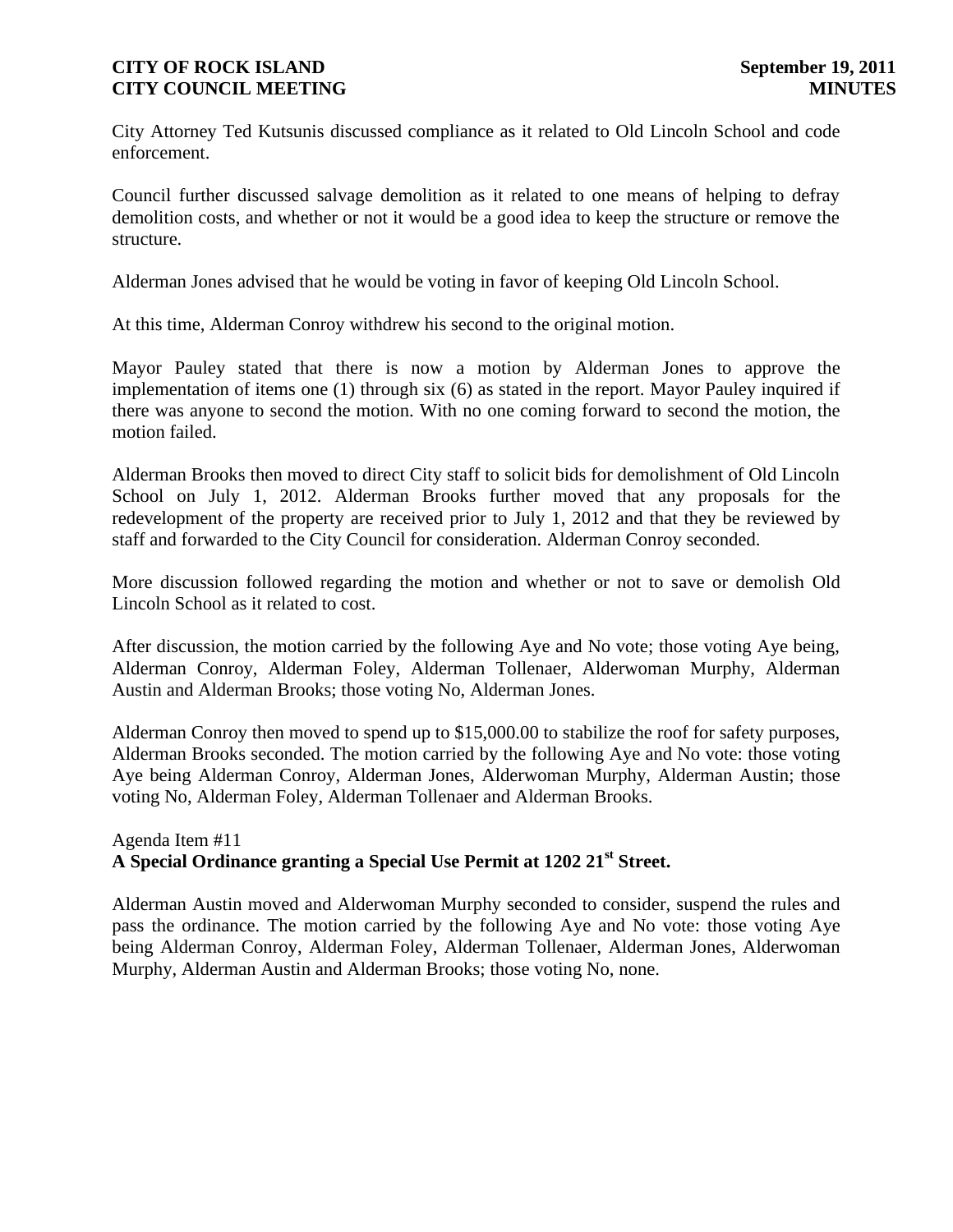### Agenda Item #12 **A Special Ordinance amending a Special Ordinance granting a Special Use Permit at 1012**   $21<sup>st</sup>$  **Avenue.**

It was moved by Alderwoman Murphy and seconded by Alderman Foley to consider, suspend the rules and pass the ordinance. The motion carried by the following Aye and No vote; those voting Aye being, Alderman Conroy, Alderman Foley, Alderman Tollenaer, Alderman Jones, Alderwoman Murphy, Alderman Austin and Alderman Brooks; those voting No, none.

## Agenda Item #13 **CLAIMS**

It was moved by Alderman Conroy, seconded by Alderman Foley to accept the following reports and authorize payment as recommended. The motion carried by the following Aye and No vote: those voting Aye being Alderman Conroy, Alderman Foley, Alderman Tollenaer, Alderman Jones, Alderwoman Murphy, Alderman Austin and Alderman Brooks; those voting No, none.

- a. Report from the Public Works Department regarding payment #2 in the amount of \$58,823.78 to Centennial Contractors of the Quad Cities, Inc. for services provided for the 2011 50/50 Sidewalk, Curb and Tree Program project. (263)
- b. Report from the Public Works Department regarding payment #3 in the amount of  $$420,762.00$  to Maguire Iron, Inc. for services provided for the  $14<sup>th</sup>$  Street and  $42<sup>nd</sup>$ Avenue Water Tower Replacement project. (268)

# Agenda Item #14 **Claims for the week of September 9 through September 15 in the amount of \$808,035.94.**

Alderman Jones moved and Alderwoman Murphy seconded to allow the claims. The motion carried by the following Aye and No vote: those voting Aye being Alderman Conroy, Alderman Foley, Alderman Tollenaer, Alderman Jones, Alderwoman Murphy, Alderman Austin and Alderman Brooks, those voting No, none.

### Agenda Item #15

**Report from the Public Works Department regarding bids for the purchase of snow plow parts, recommending the bid be awarded to Bonnell Industries, Inc. in the amount of \$10,982.00.**

It was moved by Alderman Tollenaer and seconded by Alderman Foley to award the bid as recommended and authorize purchase. The motion carried by the following Aye and No vote; those voting Aye being, Alderman Conroy, Alderman Foley, Alderman Tollenaer, Alderman Jones, Alderwoman Murphy, Alderman Austin and Alderman Brooks; those voting No, none.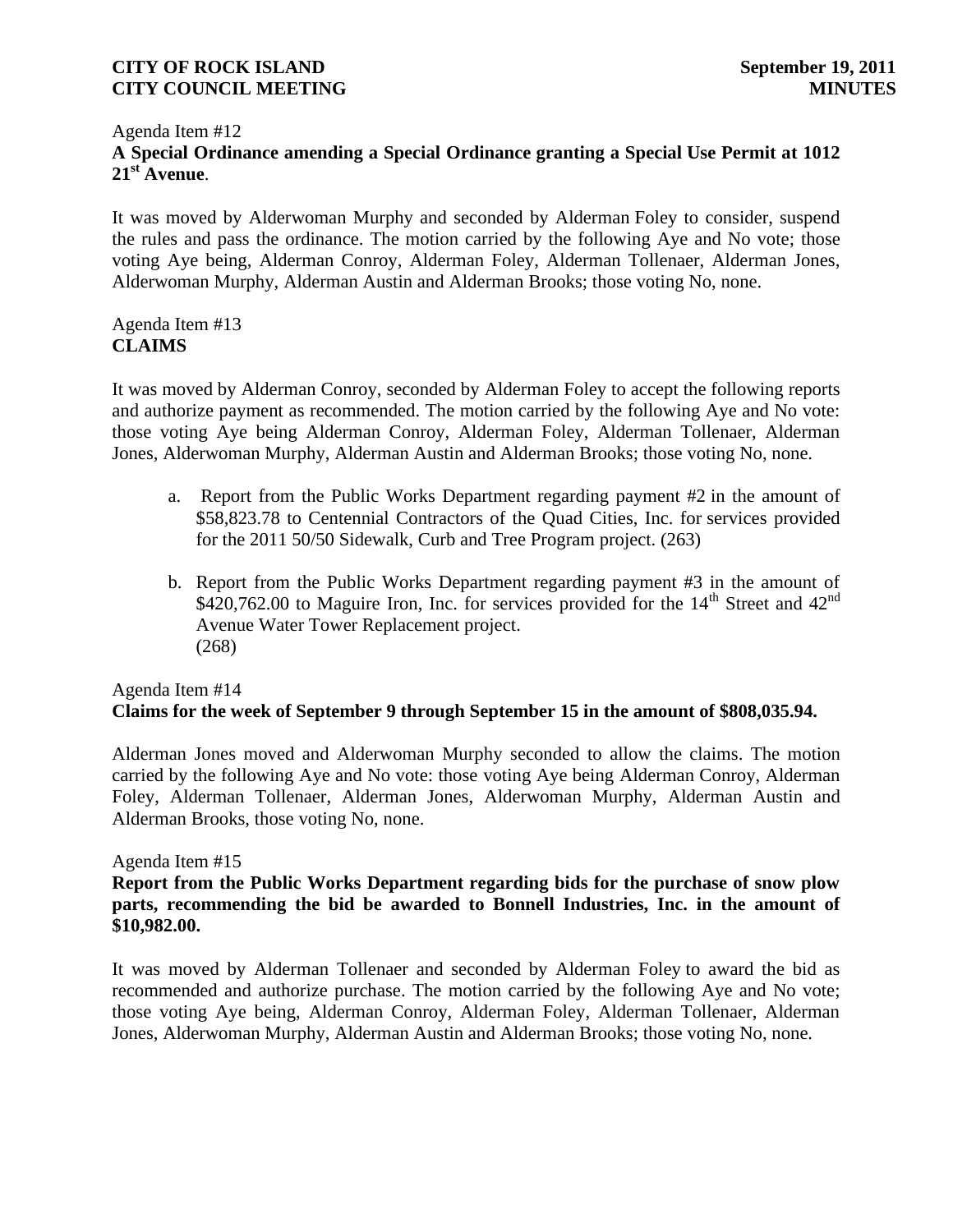#### Agenda Item #16

# **Report from the Community and Economic Development Department regarding the purchase of 13 tax auction properties in the amount of \$14,472.50.**

Alderman Foley moved and Alderman Conroy seconded to approve the purchase as recommended, authorize the City Manager to execute the contract documents and refer to the City Attorney for an Ordinance. The motion carried by the following Aye and No vote: those voting Aye being Alderman Conroy, Alderman Foley, Alderman Tollenaer, Alderman Jones, Alderwoman Murphy, Alderman Austin and Alderman Brooks; those voting No, none.

#### Agenda Item #17

**Report from the Public Works Department regarding an amendment to the agreement with Symbiont for engineering services on the Farmall Viaduct Storage Tank project at 40th Street and 5th Avenue in an additional amount not to exceed \$272,800.00.**

It was moved by Alderwoman Murphy and seconded by Alderman Conroy to approve the amendment as recommended and authorize the City Manager to execute the contract documents. The motion carried by the following Aye and No vote; those voting Aye being, Alderman Conroy, Alderman Foley, Alderman Tollenaer, Alderman Jones, Alderwoman Murphy, Alderman Austin and Alderman Brooks; those voting No, none.

#### Agenda Item #18

# **Report from the Public Works Department regarding an amendment to the agreement**  with Symbiont for engineering services on the 6<sup>th</sup> Avenue Relief Sewer project in an **additional amount not to exceed \$370,800.00.**

Alderman Foley moved and Alderman Conroy seconded to approve the amendment as recommended and authorize the City Manager to execute the contract documents. The motion carried by the following Aye and No vote: those voting Aye being Alderman Conroy, Alderman Foley, Alderman Tollenaer, Alderman Jones, Alderwoman Murphy, Alderman Austin and Alderman Brooks; those voting No, none.

#### Agenda Item #19

### **Report from the Community and Economic Development Department regarding the sale of City owned property at 431 9th Street and 917 5th Avenue to the adjacent property owner**.

It was moved by Alderwoman Murphy and seconded by Alderman Austin to approve the sale of property as recommended, subject to the terms as stated in the report, authorize the City Manager to execute the contract documents and refer to the City Attorney for an ordinance. The motion carried by the following Aye and No vote; those voting Aye being, Alderman Conroy, Alderman Foley, Alderman Tollenaer, Alderman Jones, Alderwoman Murphy, Alderman Austin and Alderman Brooks; those voting No, none.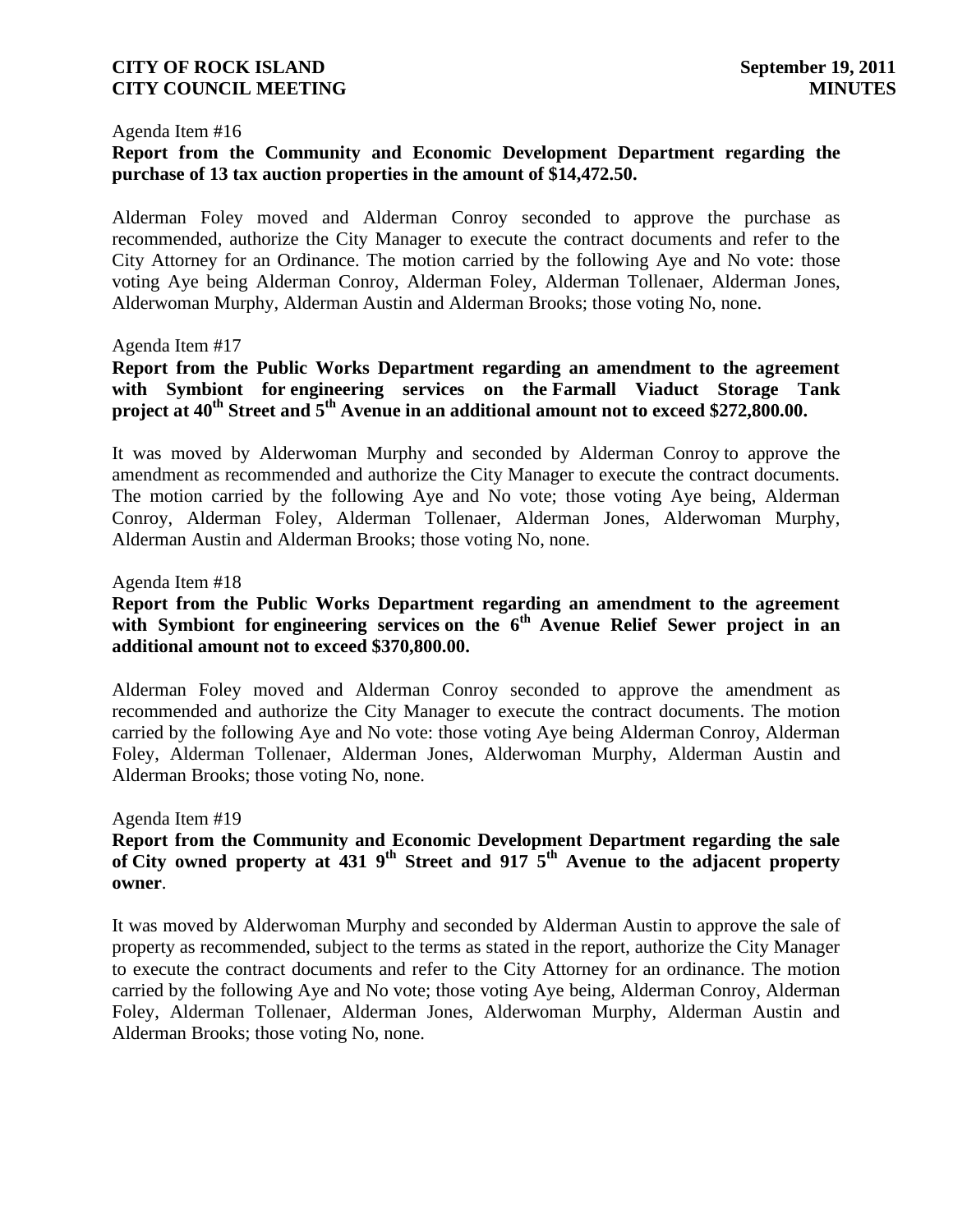#### Agenda Item #20

# **Report from the Community and Economic Development Department regarding the sale of City owned property at 1023 3rd Avenue to the adjacent property owner at 1029 3rd Avenue.**

Alderman Jones moved and Alderman Foley seconded to approve the sale of property as recommended, subject to the terms as stated in the report, authorize the City Manager to execute the contract documents and refer to the City Attorney for an ordinance. The motion carried by the following Aye and No vote: those voting Aye being Alderman Conroy, Alderman Foley, Alderman Tollenaer, Alderman Jones, Alderman Austin and Alderman Brooks; those voting No, none. Alderwoman Murphy abstained.

#### Agenda Item #21

# **Report from the Community and Economic Development Department regarding the sale of City owned property at 1319 6th Avenue to the adjacent property owner.**

It was moved by Alderman Foley and seconded by Alderman Conroy to approve the sale of property as recommended, subject to the terms as stated in the report, authorize the City Manager to execute the contract documents and refer to the City Attorney for an ordinance. The motion carried by the following Aye and No vote; those voting Aye being, Alderman Conroy, Alderman Foley, Alderman Tollenaer, Alderman Jones, Alderwoman Murphy, Alderman Austin and Alderman Brooks; those voting No, none.

#### Agenda Item #22

# **Report from the Community and Economic Development Department regarding an Ordinance establishing the Columbia Park Special Service Area and authorizing the City to levy taxes to pay for services therein.**

Alderman Austin moved and Alderman Conroy seconded to consider, suspend the rules and pass the ordinance. The motion carried by the following Aye and No vote: those voting Aye being Alderman Conroy, Alderman Foley, Alderman Tollenaer, Alderman Jones, Alderwoman Murphy, Alderman Austin and Alderman Brooks; those voting No, none.

#### Agenda Item #24

# **Report from the City Clerk regarding a request from Martinis on the Rock to hold a fundraising event outside on Sunday, September 25, 2011 from 1:00 pm to 7:00 pm at 4619 34th Street.**

Alderman Tollenaer moved and Alderman Conroy seconded to approve the event as recommended, subject to complying with all liquor license regulations and subject to being closed down early if noise complaints are received. The motion carried by the following Aye and No vote: those voting Aye being Alderman Conroy, Alderman Foley, Alderman Tollenaer, Alderman Jones, Alderwoman Murphy, Alderman Austin and Alderman Brooks; those voting No, none.